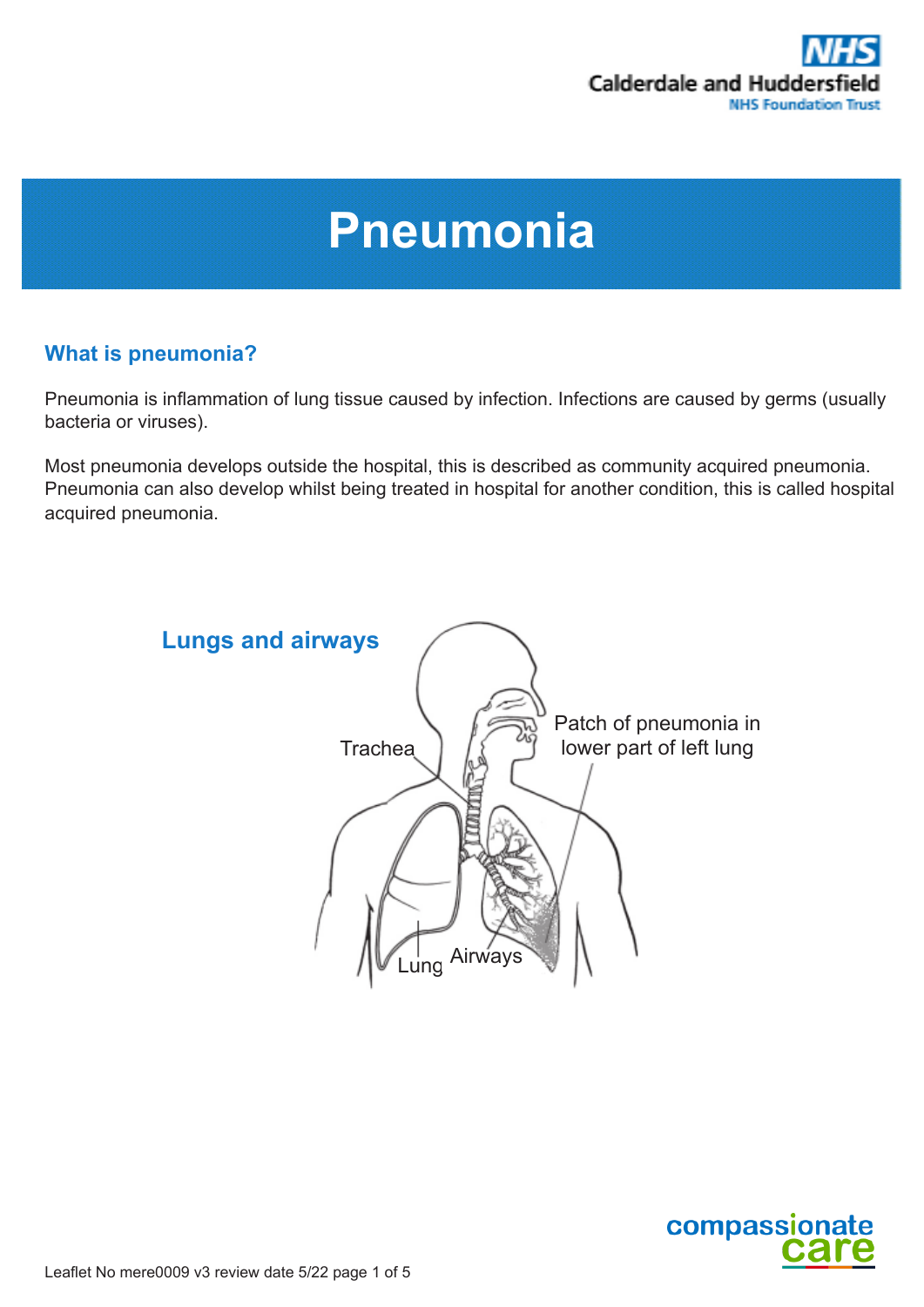## **How do you get pneumonia?**

Pneumonia is caused by breathing in bacteria and viruses, if you are healthy they are caught in the sputum (phlegm) and killed by the immune system. If you are already in poor health, for example you are frail, elderly, have known lung disease or have a weakened immune system due to factors such as alcohol excess and diabetes you will be at higher risk of developing pneumonia. However, even healthy people sometimes develop pneumonia.

#### **What are the symptoms?**

- High temperature: Our bodies increase in temperature to try to kill off germs and infections.
- Coughing: This can be dry or you may cough up phlegm, which may be yellow or green.
- Phlegm: This is produced by the lungs when fighting an infection.
- Difficulty breathing: Oxygen levels may be low due to the infection causing breathlessness.
- Chest pain: This may be either due to coughing or inflammation of the lung lining. These layers are called pleura and the pain is called pleurisy.
- Reduced appetite
- Muscle aches
- Fatigue

You may not have all these symptoms.

#### **How is pneumonia diagnosed?**

The diagnosis is made from a clinical examination in which the doctor will examine your chest, together with a chest x-ray which will show shadowing in the area of the affected lung. Sputum and urine samples may also be needed.

#### **How is pneumonia treated?**

#### **At home**

If you are usually healthy and the pneumonia is not severe you can be treated at home.

Treatment includes:

- Tablet antibiotics it is important to complete the full course.
- Fluids to keep hydrated, especially important if your appetite is reduced.
- Painkillers paracetamol and/or ibuprofen for fever and pain.
- Rest as symptoms improve your level of activity can be increased.

#### **Hospital treatment**

Hospital treatment will usually be required if the episode of pneumonia is severe.

- Antibiotics may be given intravenously.
- Fluids for hydration, through an intravenous drip if you have a severe infection.
- Painkillers paracetamol and/or ibuprofen for fever and pain.
- Oxygen if your levels are low.
- You may also be given blood thinning injections to reduce the risk of developing clots whilst in hospital if you are felt to be at risk.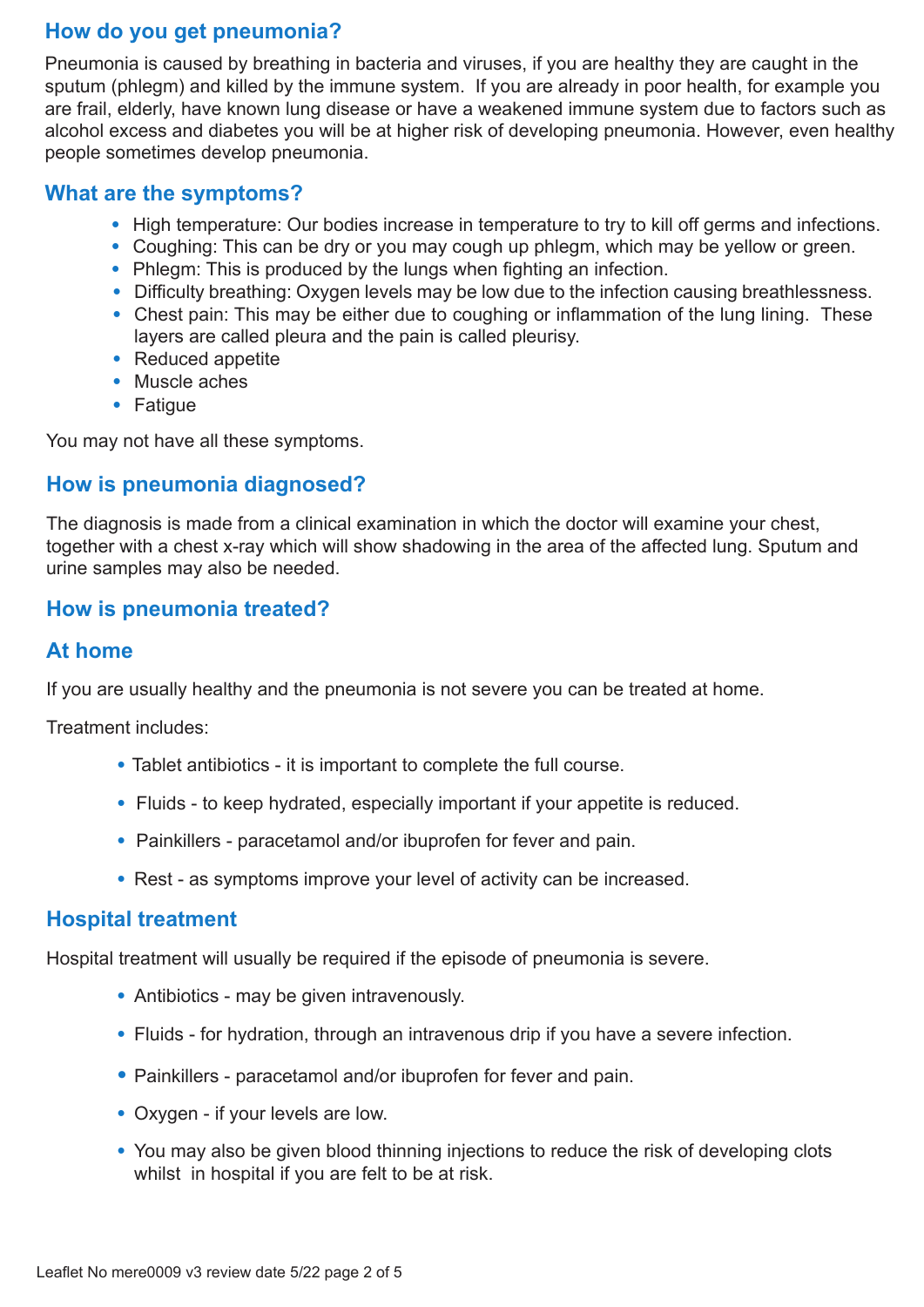In the majority of cases treatment is effective with the above measures. Less commonly complications can occur such as fluid accumulating between lining of the lung and the chest wall or a lung abscess. In these cases treatment and hospital stay will be longer.

### **Ventilation**

If the pneumonia is very severe it can cause severe breathlessness and very low oxygen levels. In this case if the patient has a good level of function prior to admission they may require ventilation. This involves a tube being inserted into the lungs through the throat and artificial ventilation provided by a machine on the intensive care unit.

#### **What should you expect after starting antibiotics?**

#### **Symptoms**

Your symptoms should start to improve after taking antibiotics within two three days.

If you are being treated at home you should tell your doctor if you don't start feeling better after taking antibiotics for three days, or at any time if you start to feel worse.

Some people get better quicker than others; this may depend on how severe your pneumonia is.

It is important you try to stay mobile and do not stay in hospital any longer than felt necessary by your medical team.

You should expect that after:

- 1 weeks your fever should be gone
- 4 weeks your chest will feel better and you will produce less phlegm
- 6 weeks you will be coughing less and finding it easier to breathe
- 3 months most of your symptoms will be gone, but you may still feel tired
- By 6 months you should feel back to normal <sup>1.</sup>

#### **Time off work**

The time you need to take off work will depend on when your energy levels go back to normal. A fitness to work certificate can be obtained if required.

#### **Follow up**

Most patients with pneumonia should have a chest x-ray six weeks after the episode, this is how long it usually takes for the x-ray changes to fully resolve. The arrangements for this will be discussed with you prior to your discharge from hospital.

## **What do I do if I get worse after discharge from hospital?**

If you feel unwell after discharge with symptoms such as worsening breathlessness, chest pain or fevers you must either see your GP or return to the A&E department.

#### **How can pneumonia be prevented?**

Identifying the symptoms early is important as this would lead to prompt treatment of pneumonia. It is also important to stop smoking as this increases the risk of developing pneumonia.

Patients with pre-existing lung disease such as bronchiectasis, COPD (Chronic Obstructive Pulmonary Disease) and asthma are at higher risk of developing pneumonia. In these patients early antibiotic therapy and vaccinations (flu and pneumococcal) are required.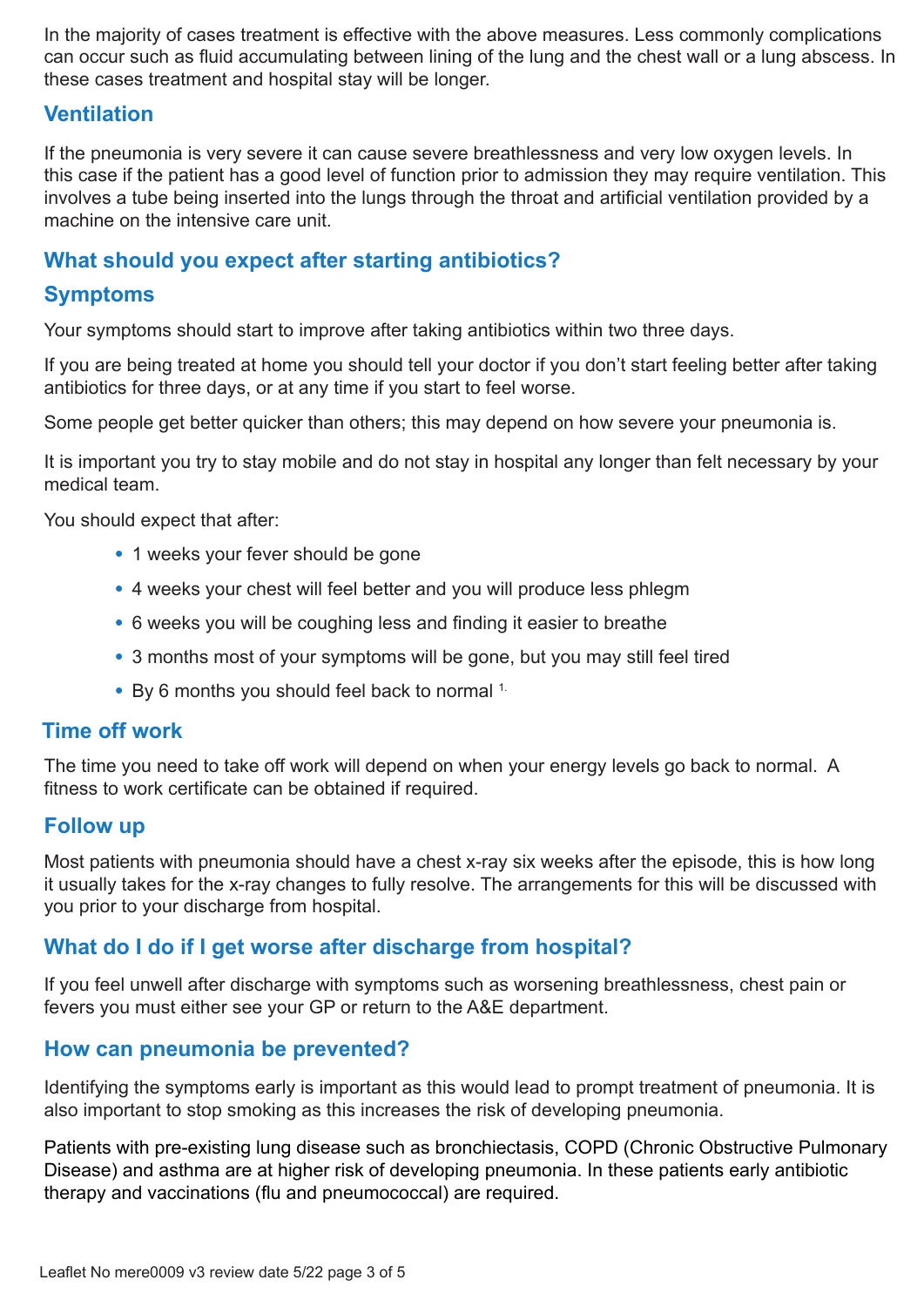## **You may have heard Sepsis mentioned**

## **What is sepsis?**

It occurs when the body's normal reaction to inflammation or infection goes into overdrive. Sepsis may affect one part of the body only such as in pneumonia or spread through the blood to other parts of the body and become more widespread. Sometimes this reaction can cause more problems as widespread inflammation cause damage to tissues and interferes with the flow of blood.

### **What are the signs and symptoms of sepsis?**

You may have symptoms of the original infection, for example cough if you have pneumonia. Symptoms may not improve despite taking antibiotics.

Signs of sepsis include a high or low temperature, fast heart and breathing rate and low blood pressure.

#### **How is sepsis treated?**

- Intravenous antibiotics.
- Specific treatment, for example draining fluid in the chest due to pneumonia or surgery if there is an abscess.
- Intravenous fluids and oxygen.
- If sepsis is very severe ventilation and treatment may be required on the intensive care unit.

### **Sources of advice and support**

The British lung foundation **www.blf.org.uk** 

#### **References**

- 1. Pneumonia in adults: diagnosis and management NICE guidelines December 2014
- 2. UK sepsis trust